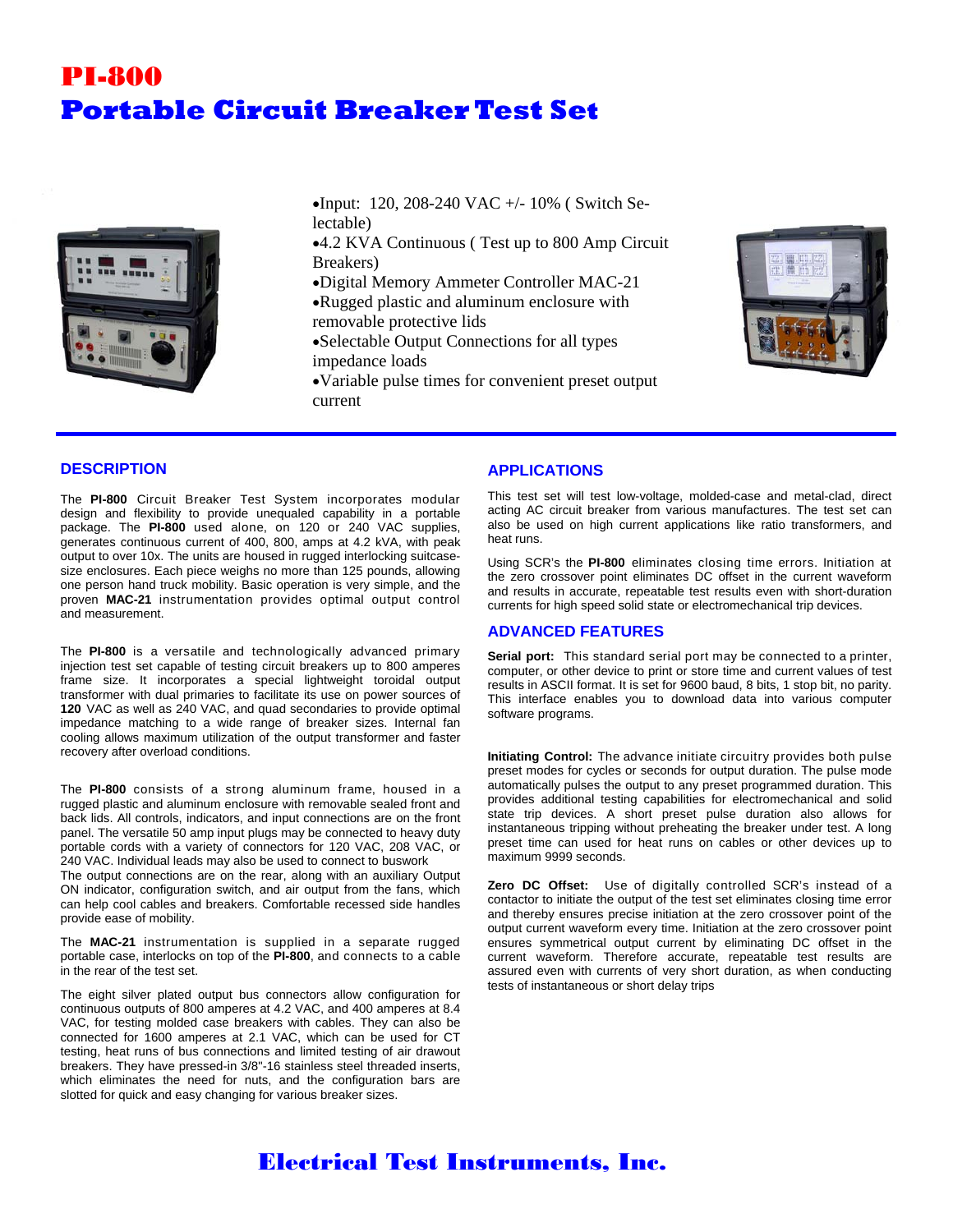# **Monitor Ammeter Controller**



### **Model MAC-21 Control Panel Description**

**INITIATE key:** This key is used to turn ON the output of the test set. The LED in the key indicates that the MAC-21 is attempting to turn the output ON. In MOMENTARY mode, the key must be held to keep output current on. In MAINTAIN mode, once current is detected, the output will stay on until the breaker trips, or the STOP or RESET button are pressed.

**STOP key:** This key is used to turn the output of the test set OFF. Use of this key is usually necessary only when in MAINTAIN mode, and it is necessary to abort the test before the breaker trips. The STOP key is also used to access peak RMS and last average RMS values. See description of CURRENT DISPLAY for details.

**RESET key:** This key resets the displays on the MAC-21, and arms the pulse reading system. The LED on the key indicates that the system is reset and armed*.* RESET also takes the unit out of PRESET ADJUST mode.

**DOWNLOAD key combination:** On models equipped with a printer option, the STOP and RESET keys may be pressed simultaneously to send the time and current readings in ASCII format to a printer or computer, via the serial port.

**MAINTAIN key:** This key toggles the MAINTAIN or MOMENTARY mode for initiation; its LED indicates that this mode is enabled. When in MAINTAIN mode, the INITIATE key need only be pressed briefly to turn output on. For test sets with motorized vernier, the MAINTAIN key may be pressed while output is ON to provide automatic current hold feature. The LED in the MAINTAIN key will blink while this mode is set, and the vernier motor will be activated whenever the current varies more than 5 amperes from the value displayed when the key was pressed. The key may be pressed again to return to normal mode. STOP or RESET will also discontinue current hold.

 **NORMALLY OPEN key:** This key is used to set the Normally Open contacts mode when testing a device with an normally open auxiliary contacts. In N.O. mode, the timer starts as soon as current (about 3% of range) is detected after the INITIATE key is pressed, and stops when the STOP key is pressed or a break in continuity is sensed at the CONTACTS binding posts. Timing accuracy in this mode is typically +/- 0.01 seconds.

**NORMALLY CLOSED key:** This key is used to set the Normally Closed contacts mode when testing a device with an normally closed auxiliary contacts. In N.C. mode, the timer starts as soon as current (about 3% of range) is detected after the INITIATE key is pressed, and stops when the STOP key is pressed or a break in continuity is sensed at the CONTACTS binding posts. Timing accuracy in this mode is typically +/- 0.01 seconds.

**Current Latch key combination:** When the N.O. and N.C. keys are pressed simultaneously, both LEDs light, indicating C.L. mode (Current Latch). This is the normal power-up default mode for the test set, and is recommended for all tests. In this mode, current is continuously sampled, and when it exceeds approximately 10% of the current range value, the timer starts, and calculation of pulse current begins. When current stops the timer stops and the final value for pulse current is calculated and displayed as well as the time.

**PRESET key:** This key toggles the PRESET ADJUST mode, indicated by illumination of its LED. This feature is used to set current test durations for short times (jog or instantaneous) using the cycles or long times (heat runs) using the seconds modes. When not in PRESET mode, the LED will flash if the displayed time exceeds the preset limit.

 **TIME DISPLAY:** This 4 digit LED display indicates the elapsed time of a current pulse. In SECONDS mode, it displays time up to 9.999 seconds, then autoranges to 99.99 seconds, 999.9 seconds, and 9999 seconds. In CYCLES mode, it reads time (based on 60 Hz), up to 999.9 cycles, then autoranges to 9999 cycles

**SECONDS key:** This key normally selects the SECONDS timebase. SECONDS or CYCLES timebase may be selected at any time before, during, or after a test.

**CYCLES key:** This key normally selects the CYCLES timebase. SECONDS or CYCLES timebase may be selected at any time before, during, or after a test.

**CURRENT DISPLAY:** This 4 digit LED display indicates the output current. In CONTINUOUS mode, as well as in MEMORY mode before and during a test, the display indicates true-RMS output current in real time. This display can also indicate peak RMS and last average current. This feature allows the test set to be used to test various solid state trip devices used on circuit breakers. It may not be accurate for times less than half a cycle.

**MEMORY key:** This key toggles the MEMORY mode, indicated by illumination of its LED. In MEMORY mode (LED on), the current display will read the continuous output current until the test is complete. At this time, the LED will flash, and the display will read the computed true-RMS value of the entire current pulse for the duration indicated on the TIME display. This key may be pressed at any time before, during, or after the test, to toggle between the two modes.

## Electrical Test Instruments, Inc.